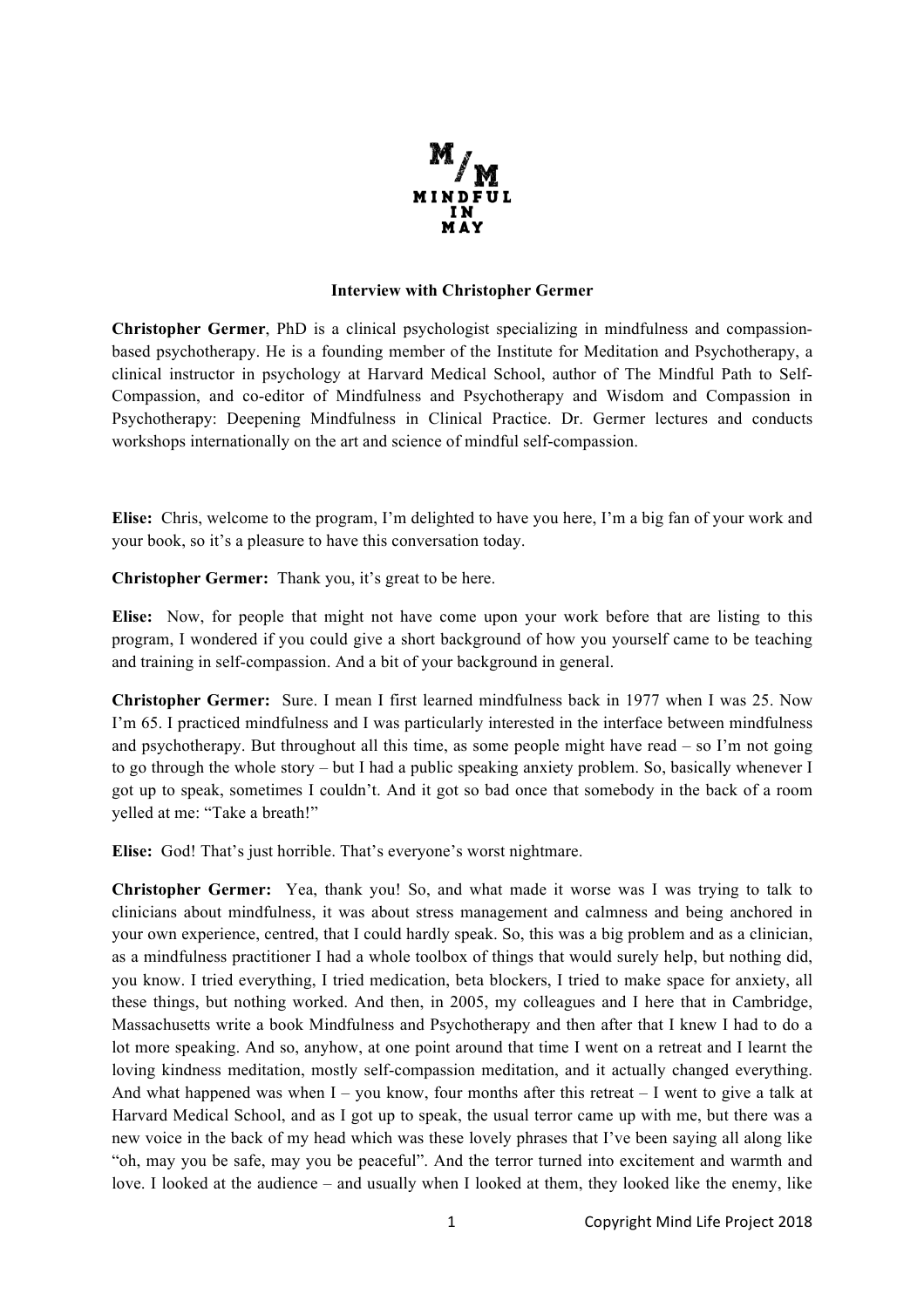people who were going to criticize me, like I'd been criticized for 20 years – but they all looked so beautiful to me at this point. And this was the result of basically practicing loving kindness meditation, self-compassion, loving kindness meditation for a few months. It changed everything, and since that I haven't had much public speaking anxiety. But it did get me thinking what is missing from my practice, my mindfulness practice. And in particular what I realized was that there are some experiences which are just really-really hard to make space for and to hold. And in particular, the way this manifested in public speaking anxiety was that for me public speaking anxiety was not actually an anxiety problem but a shame problem. In other words, the reason I couldn't make room for anxiety was because of underlying shame. In other words, I couldn't tolerate the thought that everybody in the audience would consider me stupid, fraudulent, incompetent, and here I am trying to talk about mindfulness. So, obviously, I'm a fraud, you know. So that was just not a tolerable experience. So basically only when I could start to hold myself as kind of a broken, imperfect person, could I begin to actually address the anxiety. The first thing I learnt was sometimes when we're in grip of intensive disturbing emotions, we need to add something in order to make space for the experience, and in this case it's compassion. And so, what that means is that sometimes in order to hold our experience, sometimes we first have to hold ourselves. So, then as a clinician, when this kind of dawned on me, I started basically exploring more about self-compassion and shame. Self-compassion is an amazing antidote to shame, I believe like none other. And then I met Kristin Neff in 2008, and then in 2010 we created this program together. I can add that the first time we did it, there were 12 people who came to this workshop, and after the first stage three of them dropped out. That was a rough start for us as well, but we were both very persistent.

**Elise:** And for the listeners that don't know, you only have to look at your calendar. I was like overwhelmed, like oh my gosh! You're travelling the world, running these mindful-based selfcompassion training all over the world. So it's a very good message for the listeners to hear because I think it can be easy for people to look at experts and think that's how it was from the beginning.

**Christopher Germer:** No, that's certainly not how it was for me. And so this self-compassion training has really taken off as you said. I think probably thirty or forty thousand people have taken it, and we have over a thousand teachers all over the world and so… Yea, this is my main interest at this point which is how to kind of warm up awareness on purpose and particularly how to hold ourselves in loving awareness, you know in self-compassion, in a way that we can then live our lives more mindfully.

**Elise:** Maybe I'd love you to sort of dive into what you're meaning when you say self-compassion so the definition you hold of self-compassion, and then how it's related to mindfulness, like how they fit together.

**Christopher Germer:** Yea, thank you. Well, so, Kristin Neff's definition of self-compassion has three components. The first component's actually mindfulness which is knowing what you're experiencing while you're experiencing it, and that's really necessary 'cause you can't be compassionate unless you're aware of your suffering. So the first component is mindfulness, the second is a sense of common humanity or feeling connected with others rather than feeling isolated and separate. And the third component is self-kindness rather than self-criticism. So those are her three components. But in a really kind of informal definition, you could say it's treating ourselves with the same kindness and understanding when we suffer as we might treat someone we truly love, someone, a good friend. So, usually what happens is we're much nicer to others than to ourselves. The research shows that 78 percent of us are kinder to others than to ourselves, about 6 percent of us are kinder to ourselves than to others, and another 14 percent just about even. So it's not so easy to be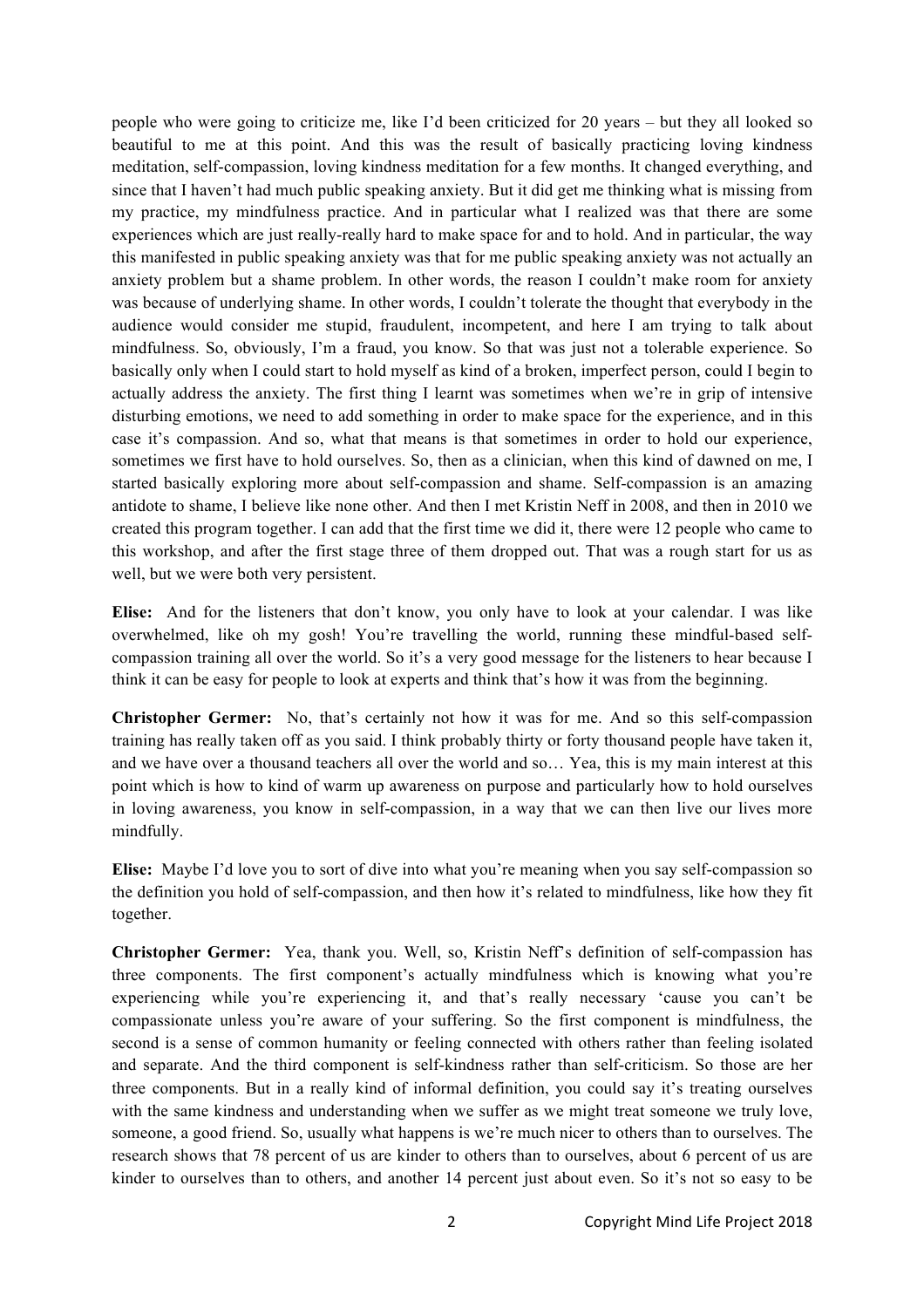kind to ourselves. So yes, in terms of definitions mindfulness I look at as awareness of present moment experience with acceptance, and compassion focuses… we could say if mindfulness is kind of a loving awareness of moment-to-moment experience, compassion is a loving awareness of the experiencer. And together they make a really powerful combination.

**Elise:** Can you say that one more time, just to emphasize that, cause I think that's really interesting, I haven't heard that before.

**Christopher Germer:** When we talk about acceptance and mindfulness, we're always talking about acceptance of moment-to-moment experience, in other words this thought, this feeling, can I make room for it, can I accept it. But as I described it in my public speaking situation sometimes we have to accept ourselves. Self-compassion is actually is very personal. It's one sentient being to another. You know, you can't have compassion for anger, you can only have compassion for person who has anger. So, self-compassion is the loving awareness of the experiencer, of oneself, whereas mindfulness is a kind of a loving awareness of the experience itself.

## **Elise:** Interesting.

**Christopher Germer:** So, mindfulness basically asks "what am I experiencing right now?", and compassion asks a different question, it's "what do I need right now?" So, when you're practicing compassion, the quintessential compassion question is "what do I need?" And whereas if you're practicing mindfulness, the main question is "what am I experiencing?"

**Elise:** And you can see how they operate so nicely together. Like together that's a really powerful combo.

**Christopher Germer:** Exactly. They both help us to be more fully in our experience. And in particular in relationship to suffering, you know, when we're practicing mindfulness and we suffer, the question is "can I make room or space for that experience?" And in compassion training it is "can I be kind to myself when I suffer?" These are the nuances. But together they're really important. Another thing though is that one of the reasons why mindfulness is really important for selfcompassion practice is self-compassion is about kind of warming up our awareness, bringing more kindness and warmth to it. So, mindfulness practitioners will say "well, that's really against mindfulness because you don't want to add anything, you want to really be with things as they are", you know. But when we combine these practices, we actually find that we can be with our experience more fully when we bring in warmth and kindness. So we say that space creates warmth, and warmth creates space. In other words, we know from mindfulness practice that compassion naturally emerges out of it, but it can take us a really long time. But it does. Space or spaciousness like mindfulness does create warmth, but warmth, that is to say loving kindness and compassion also creates space. Because it allows our mind to settle and then we can see things again. Does that make sense?

**Elise:** Yea, absolutely. Thank you. I wanted to ask you, the mindful self-compassion training that you co-created with Kristin Neff that you run around the world: can you speak to any research that has been done around this program either by you or others, that supports actually the tangible benefits of self-compassion?

**Christopher Germer:** Sure, so Kristin and I did a randomized control trial, and we found that the program reduced….increased mindfulness, increased compassion for others, increased selfcompassion, reduced stress, reduced anxiety, reduced depression, and the main gain for about a year longer when we tested again in a year… There was another randomized control trial done in New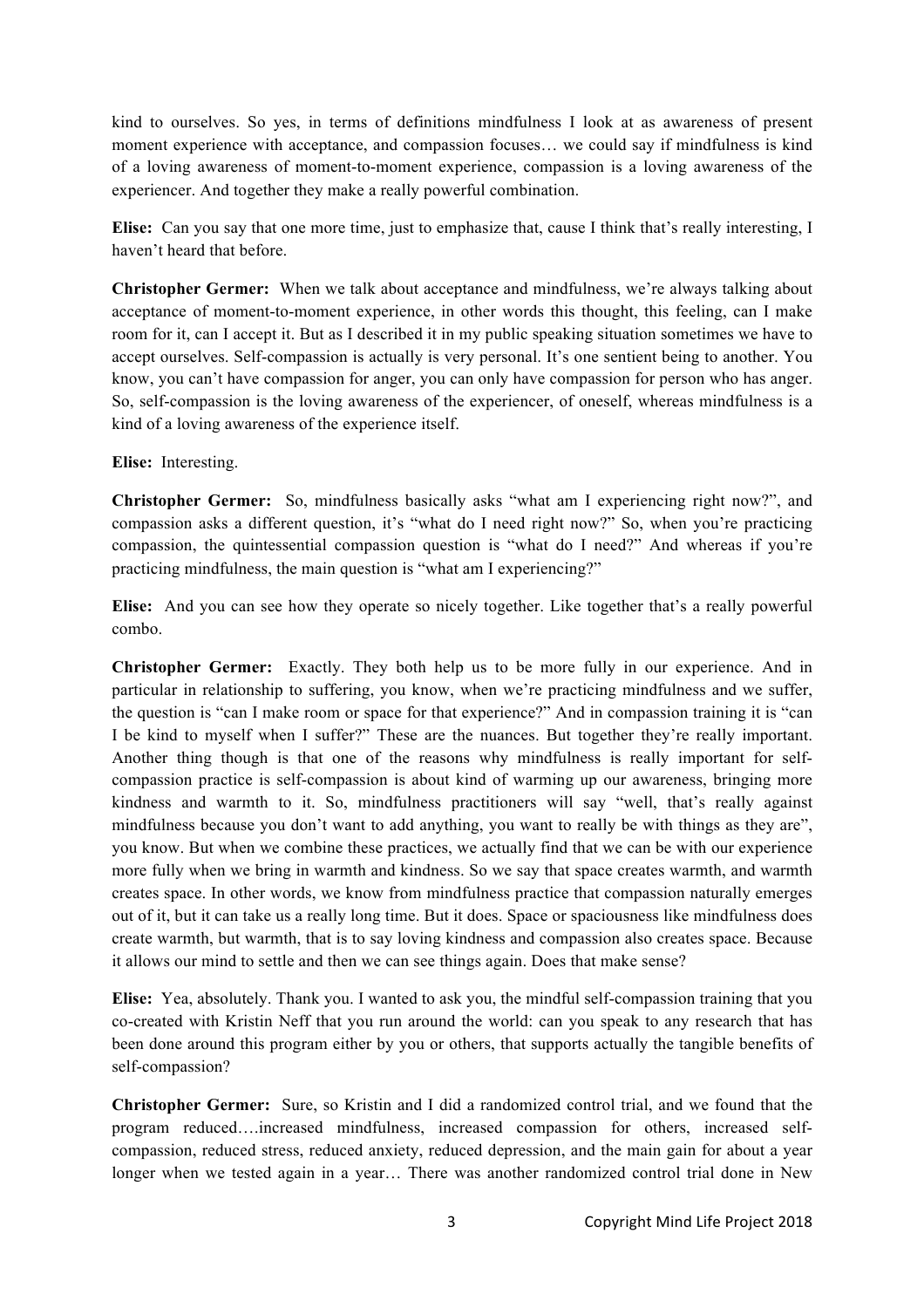Zealand, the same program but working specifically with people who suffered from diabetes, and it had the same positive effects, but it also decreased the need...decreased glucose levels.

**Elise:** That's interesting!

**Christopher Germer:** And it also reduced the distress associated with diabetes. So that's the MSC program itself. It has also been adapted for adolescents, and there was another randomized control trial done on that and with very positive results. Most of the research, Elise, is correlational, in other words it's not on a training that you do, and then you see what the outcome is. More like what are people like who are self-compassionate compared to those who are not so self-compassionate. And there are about fifteen hundred studies now, most of them are in that category. And there's a professor at Duke University here in the states who said that the research is now completely boring because self-compassion as a personality factor or as a trait is associated with just about every measure we have of emotional well-being. You name it, it's associated with self-compassion.

**Elise:** Would you say that this arena, this area of self-compassion is kind of a newer field in terms of research compared to something like the mindful strain that obviously Jon Kabat-Zinn was doing trials in like the 80's. So this is like a newer emerging?

**Christopher Germer:** MBSR has been around for like 38 years, and self-compassion training has been around for 7 years. So, there are now about 1400 articles in the academic peer-reviewed literature, on self-compassion about 1400. I think there are four or five thousand on mindfulness. Both of them also the research is also growing exponentially in both those areas. I think mindfulness is also one of those factors that's associated with just everything good.

**Elise:** Yeah. You know what I wonder about, you were talking about the statistics around how many people are better in being compassionate to others than themselves which was the dominant group. And I just wonder why it is that we like that as humans. If this ingredient of self-compassion is so important and it supports so much wellness. What is it that kind of sets so many of us into the default position of actually being not self-compassionate? Do you have any thoughts about that?

**Christopher Germer:** Well, I think I have a number of thoughts about that, and this is all speculation but I think the word "default position" makes a lot of sense, and so when we feel under threat externally, we move into fight, flight or freeze, but when the threat is internal, when the threat responses turn against ourselves, fight becomes self-criticism, flight becomes isolation and freeze becomes rumination. We get stuck in our heads. And this is a rapid, you might say reptilian response to danger. The addition of being a human is that you can actually attack yourself. I don't think snakes and lizards attack themselves mentally.

Elise: It's a little bit design problem in the human species, isn't it?

**Christopher Germer:** Yeah, it's a design flow. But self-compassion is actually the opposite of that unholy trinity of self-criticism, isolation and rumination. So, Kristin Neff's components instead of self-criticism there's self-kindness, instead of isolation there's the quality, the insight into common humanity, and instead of rumination there's mindfulness. So, self-compassion is a training that we can actually activate to shift out of the threat state that is turned against ourselves. And so, we actually have evidence that practicing self-compassion at a physiological level is moving us from a threat state to a care state, and a lot of this work came from Paul Gilbert in the Derby in UK. And so, the threat state is kind of adrenaline based, but the care state is more based on neuropeptides such as oxytocin and the endorphins, feel-good hormones and bonding hormones. And what we're doing as we practice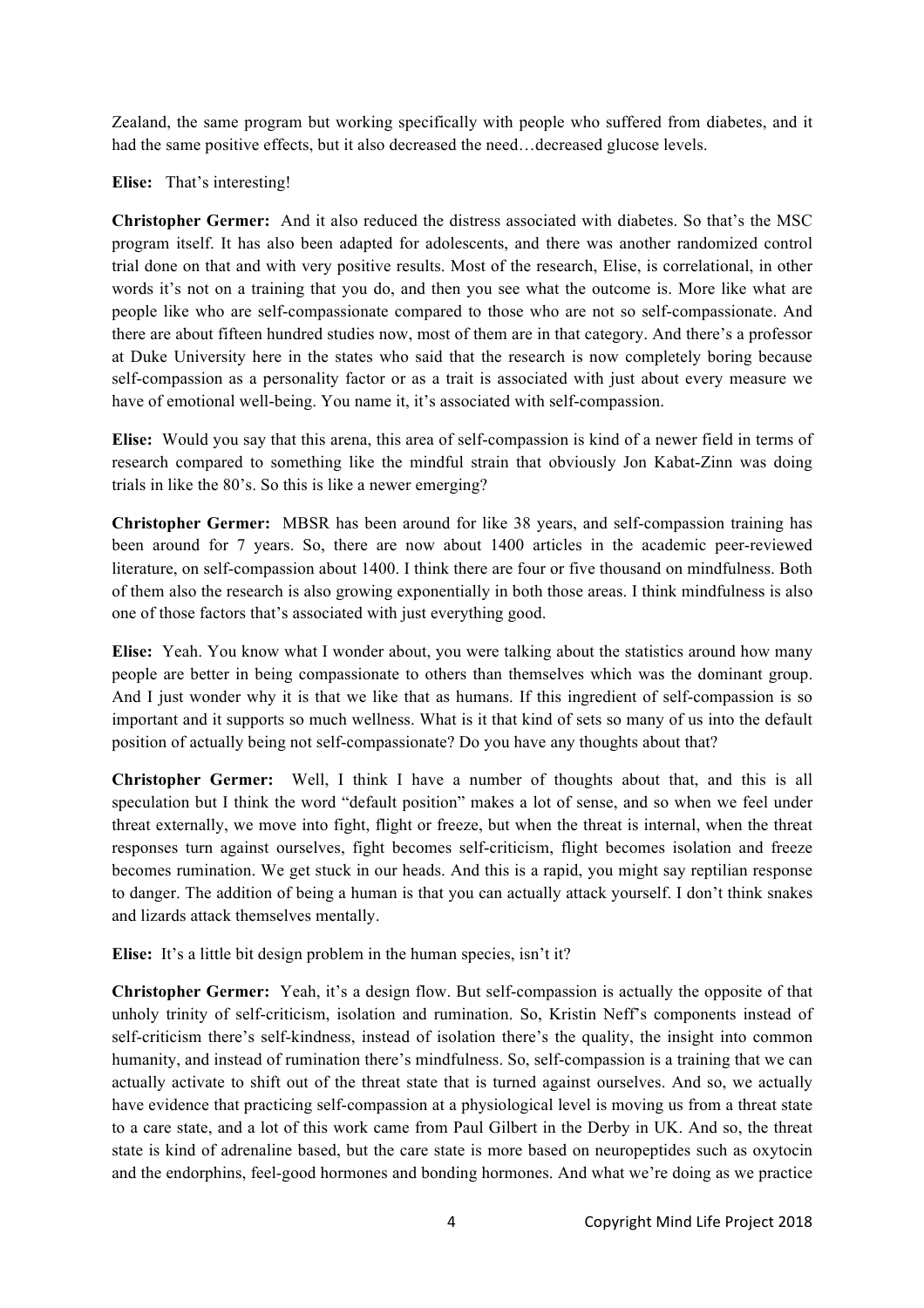self-compassion is actually shifting our physiology. But care giving is not the quickest response to threat, you know. It's more of a mammalian thing. It's more in the higher cortical functioning. So we need to practice it to make it more instinctive, compassion training.

**Elise:** Yea, I guess that point's really important for the listeners. It is that thing that I've learnt over the last number of decades of if we want to flourish as humans we need to actually take responsibility and train ourselves because the way that we're designed is so much to kind of automatically protect us from danger, which is great from a survival prospective but it's not really cutting it in this day and age where we need to evolve.

**Christopher Germer:** We do have the default mode network in the brain which basically means that when we're not focused on something, you know, structures down the midline in the brain are going to become active, and what happens when those are highly active is basically we create a sense of self, you know, like Elise or Chris, and then we start looking for problems that happened to us in the past or could happen in the future. So basically the human mind left to its own devices is not a happy place to go unless you bring some order to it, like a task, you know. So, anyhow, Anne Lamott, writer in the US says that the mind is like a bad neighbourhood, you don't want to go into alone.

**Elise:** It's a great line.

**Christopher Germer:** That's what self-compassion and mindfulness is, it's basically an accompaniment into the inner recesses of the mind, so we can keep ourselves out of trouble.

**Elise:** I like that, it's great! So, being human – from the Buddhist texts, the first noble truth was that there is suffering, and I know a lot of people that, close the book straight away, like that's pretty depressing, isn't it? And I think that's kind of misinterpreted quite a bit. But as humans, we inevitably will experience suffering and we can often find ourselves in these situations like "I don't want it to be like this", like "I don't want it to be like this and this suffering". How can we bring self-compassion in a practical way into those moments? I wonder if you could share a tangible sort of takeaway for the listeners of a practice or…

**Christopher Germer:** Yea, so, what you're alluding to and what Buddha was alluding to is, you know, there are difficulties in life, but the whole Buddhist agenda is how to not make it worse. And what you're describing is that when we fight with our moment-to-moment experience, we make it worse. So, what we resist, persists, you know. So, in mindfulness we say what we can feel, we can heal. So, in other words kind of have the capacity to hold difficult experience. And that significantly reduces the amount of suffering that we have in life. So, we can say that mindfulness actually allows us to be with difficulty without resistance. In other words, it gives us the inner strength and the capacity to just be with things rather than freaking out over it. Self-compassion does the same thing. Both mindfulness and self-compassion are actually resources to be with difficult experience without compounding our difficulties. So, just examples by the way of compounding our difficulties are if you are anxious and you don't let yourself be anxious, then you can get a panic disorder, if you're grieving and you think you shouldn't be grieving any more, then you can get depressed. Like that, you know. If you're trying to sleep in the middle of the night and then you wake up and then you're angry that you're not sleeping, you're definitely going to stay awake. So, what we resist, persists. But compassion and mindfulness allow us not to do that. So, I can give an example. For example, taking insomnia as an example: when we're lying in bed at night, say, three in the morning and can't sleep, the system will naturally go into threat mode, and we can stop that fire by being annoyed and so forth. But we can also shift to a care-giving mode which is a quality of kind of tenderness or sympathy for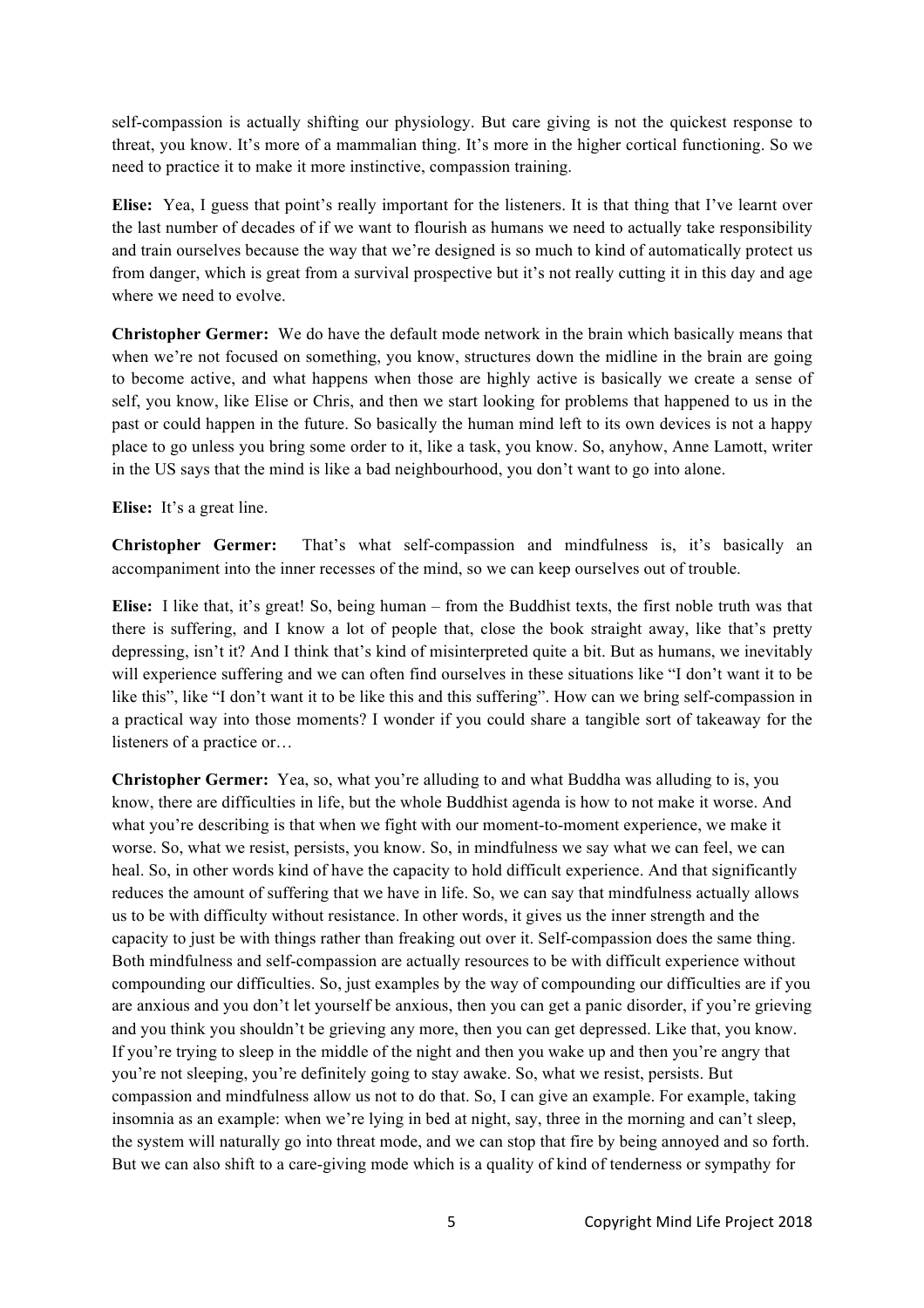not sleeping. And there are a number of ways that that can be done. One of the simple ways – there's a guy at the University of California Berkeley who says that two universal expressions of compassion are soothing touch and gentle vocalizations. So, soothing touch means like to put a hand over the heart or something like that and just feel the warmth with the hand and the touch of the hand. And gentle vocalizations – we all know – they are throughout the whole world. For example, the sound "aw" is understood as a sound of compassion. But sometimes the gentle vocalization, like we usually say "aw" when something's cute but sometimes it's just big and we say "oh" or "ah". But the quality of those voices, of those sounds are softening, softening rather than hardening, caring rather than feeling threatened. So, literally, if you're awake in the middle of the night and you start to get angry and ruminate, you can put your hand over your heart and you can just feel the touch of your hand and do this as a simple expression of kindness. And then you can even experiment with some gentle vocalizations like "aw", really like that. But also keeping in mind the definition of self-compassion, think "you know, what would I say to a friend who is in a same situation as I if I knew right now, if I were lying beside them, and they were trying to sleep and couldn't, what might I whisper into that person's ear?" For example, what might you, Elise, whisper into somebody's ear that is struggling to sleep but can't?

**Elise:** Don't use your iPhone, now I'm just joking. You'd just say "aw, don't struggle if you can't sleep, it's hard isn't it, it's just so frustrating when you can't sleep, but maybe just rest or, just allow your body to rest now, without trying to sleep".

**Christopher Germer:** And you might also give the person a hug, you might also say I love you, in other words, you would be caring. And so, can we say the same things to ourselves? Can we say them in a tone of kindness? Can we put the hand over our heart or some part of the body and gently stroke the body? What does it take to activate caregiving and to activate threat at that moment? So, this all probably makes sense. However, in that moment – this is the most critical part of all of selfcompassion training – and that is that it only works when we practice not to feel better but because we feel bad. This is a very subtle shift in intention. When we are kind to ourselves, it all rests on intention where people can use any mindfulness practice and any self-compassion practice in the service of resistance and make our lives more miserable. What does it really mean to be with our experience? What does it mean to really be with ourselves? What does it mean to drop the fight and just be kind? This is actually what people learn in self-compassion training. How to give ourselves kindness not to feel better but because we feel bad? So the metaphor is like, say, if you have a child who has the flu, it might be a five-day flu, and your child has the flu the first day, you're going to be nice to the child because the child is suffering, you're going to say "aw, I'm so sorry you feel that way honey, how can I help you?" You're not nice to the kid in order to make the flu go away in one day; it's not going to go away in one day. So, your heart is naturally melting because the kid is suffering. So, here's the deal. All of us basically have a life-long flu. We suffer: that's part of life. How do we respond to ourselves when we suffer? Do we kind of start cracking the whip and blaming ourselves and saying "you should do it like this and not like that"? Basically, do we turn every moment of suffering into an opportunity to apply some strategy to fix things? Or can we let the heart melt in sympathy for our suffering? That's the critical element. And what we found in the research is that when we do that, we really get better. Mental health improves, physical health improves, motivation to change our life for the better improves. We become more resilient in the face of difficulties in our lives. People who are in self-compassion may actually recover more quickly from illness, trauma, divorce. This is the paradox, is the capacity for our heart to melt in the face of our own suffering actually makes us stronger and more effective in life. And it resolves most of these unnecessary problems that we pile on ourselves by fighting the way things are moment to moment.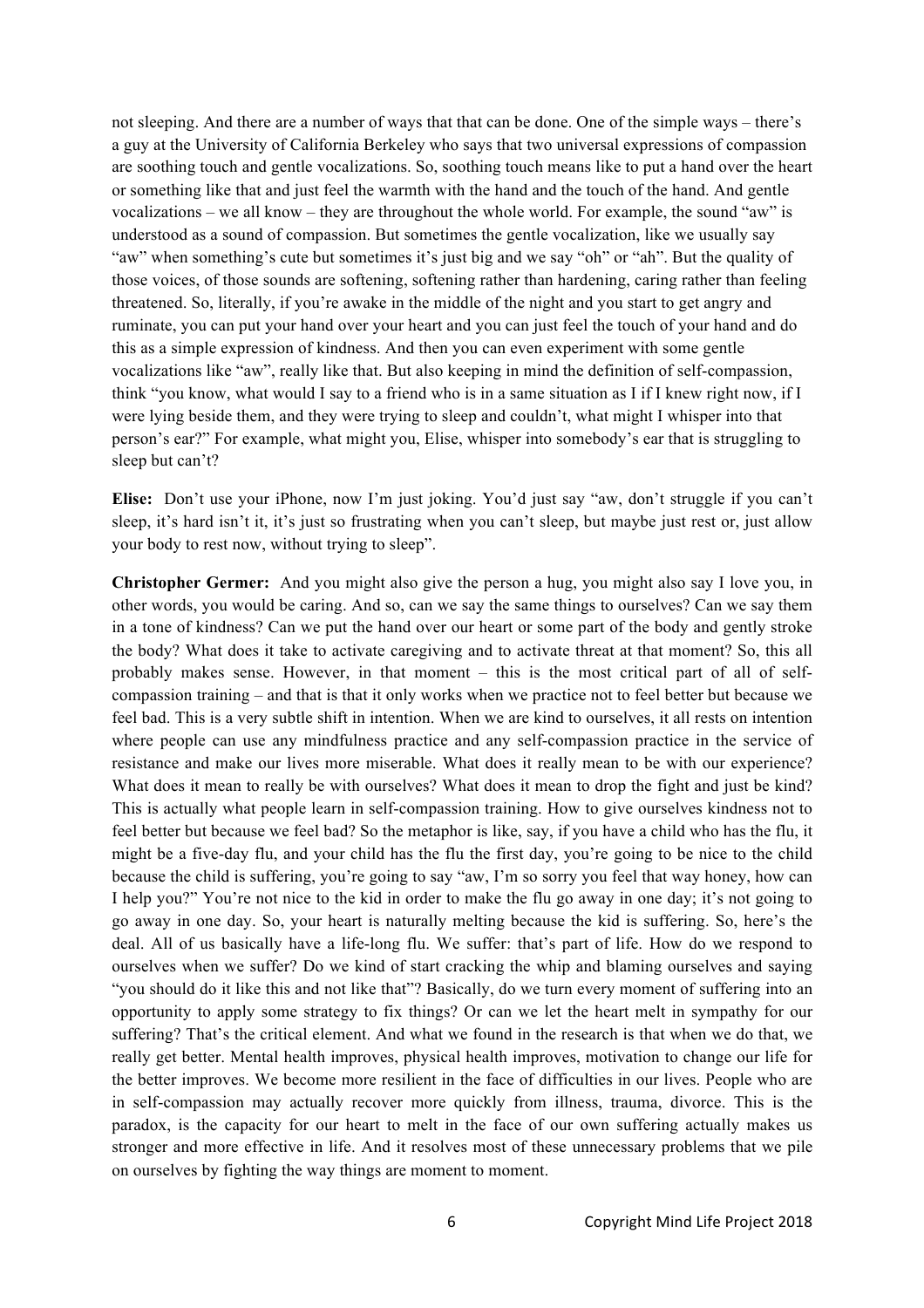**Elise:** I wanted to ask you about – in your book and in the compassion training you talk about this concept of backdraft which I wonder if you could just touch upon it, because I think it's important that people might know about this when they're going into the training.

**Christopher Germer:** Yeah, so, backdraft occurs in mindfulness training, it definitely occurs more in compassion training, and it's a firefighter term that refers to… when firefighters go into a burning building, if there's a room with a closed door, and there's a fire in it, inevitably the fire will use up all the oxygen, and when you open the door, the oxygen goes in, then the fire intensifies. So, the metaphor is that all of our hearts are also hot with suffering, sort of like a building burning, in other words to get by in life and function we have to push things down, you know. And we've all pushed stuff down. And particularly we push stuff down when we have been wounded or hurt in relationships. Self-compassion drops us into the relational matrix of our lives. What that means is that when we say something to ourselves like may I accept myself just as I am, what's the first thing we think about when we start to practice like that? First thing we think about this, actually this and this part of me is not very acceptable. Or we start thinking about when people treated us in a way that was not loving and not accepting. That's backdraft. So, basically, the only way we know anything is by contrast. So, when we give ourselves loving kindness and compassion, we're quite likely to experience all pain. Just like I described. But that's not a problem, actually that's part and parcel of the healing process. So we like to say sometimes it feels like caboom, but it's really cabloom.

## **Elise:** That's great!

**Christopher Germer:** Because these all pains are coming out now because we feel safe and loved enough to meet them in a new way. And indeed, we can. So, when we give ourselves kindness and when we have old memories - often it's possible to have traumatic memories or any kind of memories - when that occurs, and we hold ourselves in kindness, it actually transforms them. It actually heals. And what's interesting about this is that compassion and mindfulness training are not therapies per se. What they are is resource-building programs. We're learning skills to meet difficulty. However, when we practice like this, we will see things we didn't see before and then we can meet them with mindfulness and compassion. So, we say about self-compassion that it's not therapy but it's therapeutic because building resources opens us to old pains but it also gives us the capacity to heal old pains. So how people practice, if you get too much backdraft, which you know people can regulate, the first thing to think is just let it be in the background. But if you have too much backdraft, you can just do less of what you're doing or do behavioural self-compassion like drink a cup of tea or listen to music or something. Compassion doesn't have to be all mental training. Compassion in daily life, you know, gardening, very safe, very ordinary. Sometimes the best thing to do for ourselves when we're struggling is not to do some sort of mental training but, you know, garden.

**Elise:** Yeah, getting to the body. Can you share with the listeners – so there's like obviously different meditations, there's different mindful meditations, loving kindness. Can you just give us a sense of the tone or the words that you would use even for someone to almost use that as a little mantra to themselves as they move through the day. What would they be saying to themselves?

**Christopher Germer:** Well, it's definitely about the tone. But the content differs depending on what people need. So, just let me say something about content. So, there's a yin and yang to selfcompassion. Yin is more kind of feminine and being with, traditionally, and that means comforting ourselves, soothing ourselves and validating. So, the inner self-compassion is comforting, soothing and validating. Sometimes we need to be comforted, sometimes we need to be soothed, sometimes we need validation. But there's also a yang to self-compassion. And that's more about action in the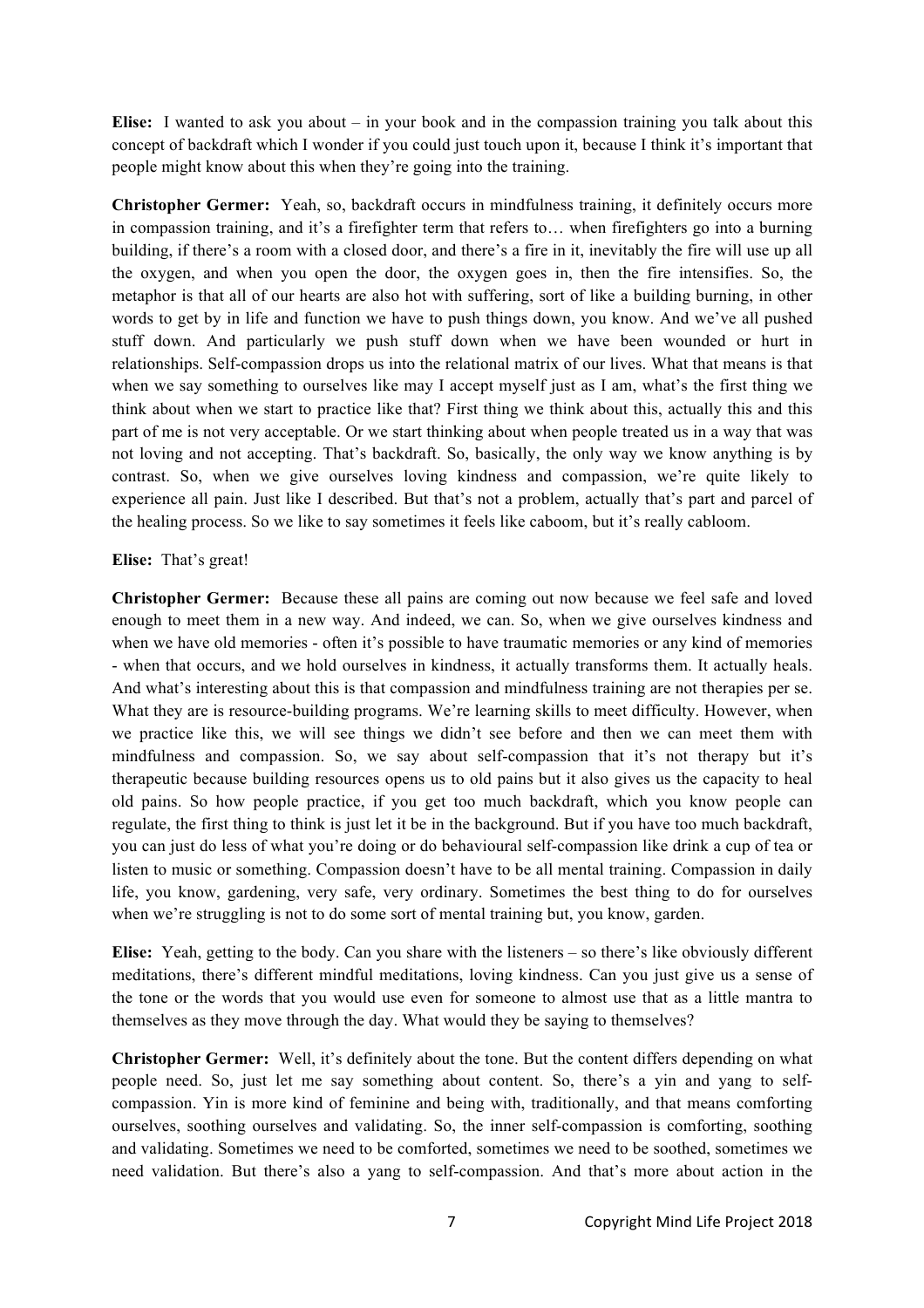world. Sometimes the most compassionate thing we can do is to protect ourselves. Which means NO. Even to fight, sometimes we need to fight in sheer self-compassion. So, there's protecting, there is also providing, which is asking the question what do I need? And then there is motivating. You know, sometimes the most self-compassionate thing we can do is to motivate ourselves to do difficult but really important things in our lives. And so, as you go through the day, you can be compassionate any of these ways.

## **Elise:** That makes sense!

**Christopher Germer:** Comforting, soothing, validating, protecting, providing, motivating. But what's common to all of these is an attitude of caring, is caring and kindness. So, if I were to say NO to somebody, and now you cannot do that, it might be a tough tone but it's coming out of kindness. Generally speaking, the tone of self-compassion is as you would speak with a dear friend. Sometimes you might say to a friend "you know, you can do this!", while sometimes you might say "oh, honey, I'm so sorry". You know, it varies, but the common thread is care and kindness.

**Elise:** And thank you for highlighting that because it just emphasizes that self-compassion doesn't mean that you're too soft and you're door mat, or something like that. Like there are times that the most self-compassionate thing you can do is actually hold your boundary and say "no, that's not okay".

**Christopher Germer:** For example, most of the women who actually come… most of people who come to compassion trainings are women because compassion has historically been associated with nurturing, and that tends to be associated with women. So, it's kind of an easy fit, you know. However, most of those women that come through the door, they also are thrilled when we talk about, you know, fierce compassion. You know that actually to be compassionate sometimes means to stand up to injustice. So, whether you're a man or a woman, you need yin and yang side, you know. For example, any number of people who are veterans from the military, from war, when they come home, they need to be able to comfort and sooth themselves. They need more of yin, you know. And what we've even seen in the research – this is amazing bit of research that was done in 2015 at a veterans' administration in Texas – that whether a person develops a post-traumatic stress disorder is negatively correlated with self-compassion. In other words, the more self-compassion you have, the less likely you'll develop a PTSD.

**Elise:** That's fascinating!

**Christopher Germer:** But more to the point that the severity of combat experience did not predict post-traumatic stress disorder as much as self-compassion predicting whether or not you got posttraumatic stress disorder.

**Elise:** Wow! That's really, really incredible.

**Christopher Germer:** So, this inner resilience factor, it is actually - and it is truly an inner strength an inner resilience - actually has a huge impact on the basically all aspects of trauma. What this means is that this quality of being kind to oneself is definitely not a weakness, it's a strength.

**Elise:** And coming back to the story you told in the beginning of this conversation, it really highlights that self-compassion seems to be a sort of balm that alchemizes these negative emotions, like you bring it to these emotions and somehow it transforms them.

**Christopher Germer:** It does, yeah. Kristin eff calls this the secret sauce.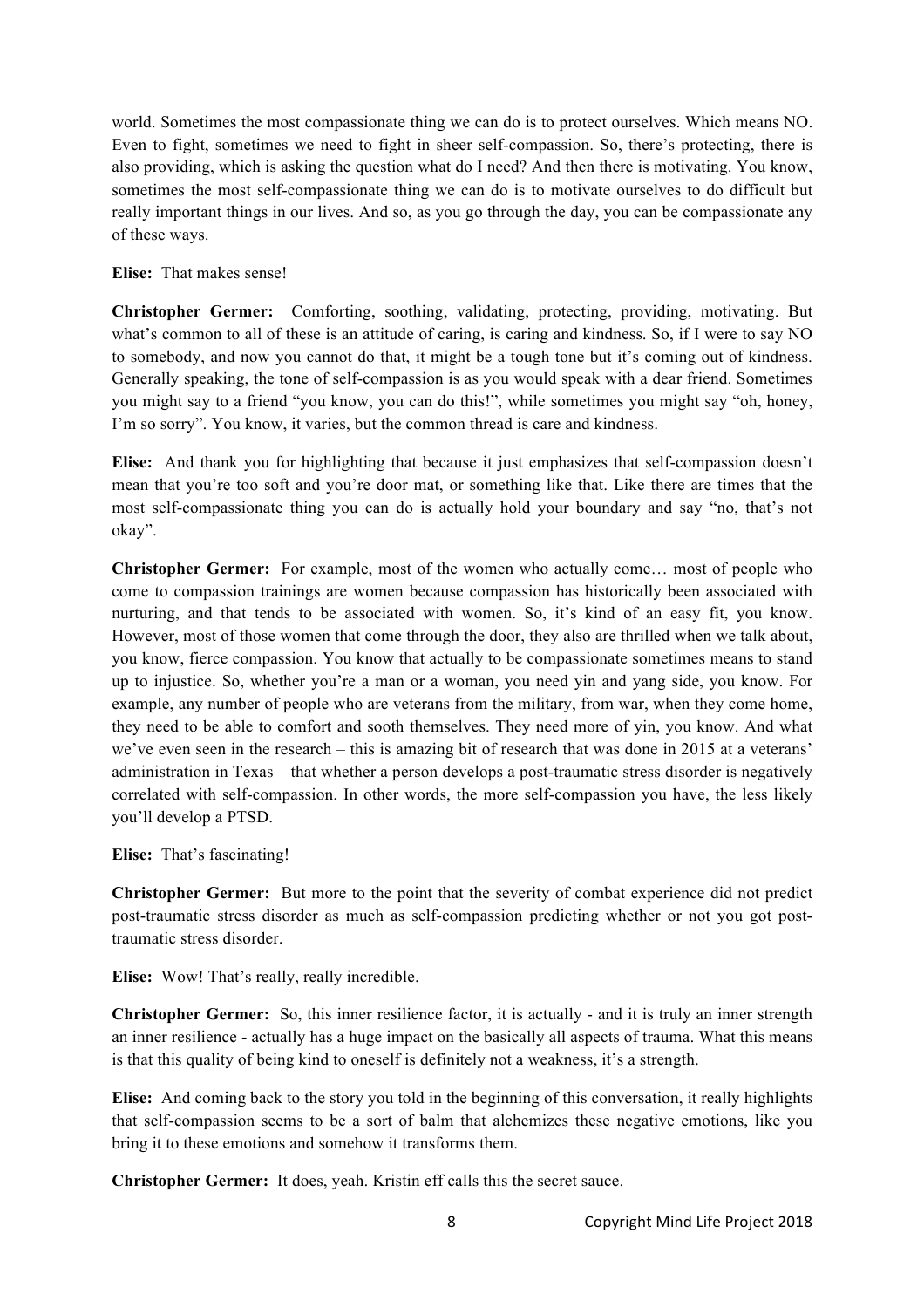**Elise:** Wonderful! As we close this conversation, which has been so fascinating and valuable, I'd like to ask you - I like to ask the people I speak to - about any books, particularly non-fiction books, besides your own books, obviously, that have really had an impact on how you think or on your own life, anything that comes to mind.

**Christopher Germer:** Yes, well, I can tell you that the book that kind of set me on this path, got me thinking about all this was Radical Acceptance by Tara Brach, another one was When Things Fall Apart by Pema Chodron, and as I got more involved in it, I got interested in more the psychology of this thing, and so Dacher Keltner brought a book called Born to Be Good which basically turns Darwin's notion of survival of the foetus on its head, basically said: "Actually, Darwin did not say, that the toughest organism survived, he actually said the most cooperative survived." This is a fact. We don't know this. And actually, cooperation, born to be good is what makes us thrive individually and as a society. So, that made an impression on me. And also, Paul Gilbert's work in clinical psychology, he wrote a book called The Compassionate Mind where he really focuses in on this physiological aspect and he also really was the first to create a whole suite of practices that can bring self-compassion into our lives. So, those guys…

**Elise:** Yea, thank you, great! Definitely many books to add to the list, the ever-growing list of learning. And another question I wanted to ask you, in your own personal practice of compassion or mindfulness - whatever your practice is - what's been a teaching that you've received that really kind of helped shift your own understanding or practice?

**Christopher Germer:** I have a friend, his name is Bill Morgan who wrote dissertation on stages of progress in meditation practice, is also a hard-core practitioner, he's a clinician, as well as he and his wife recently completed four years of silent meditation. Anyhow, in his dissertation he wrote about these stages of progress, and we have adapted these stages of progress for self-compassion training and basically the three stages are striving, disillusionment and radical acceptance. And the disillusionment part which he taught me about really made an impact on me which is that the stages are about refinement of intention - not unlike what I said before we practice not to feel better but because we feel bad - disillusionment occurs when we hijack a practice in order to manipulate our moments of experienced anxiety and the service of resistance. So, what I really discovered in a very deep way through forty years of practice is the subtlety but also the radical transformative capacity of really, really, really just being with our experience in a spacious and loving way. Because every fibre in our body wants to move forward to somewhere else and doing something else. So, this notion of like being versus doing is I think at the very heart of practice, and the joy comes when we give ourselves permission to be. And the disillusionment occurs when we wish to fix which springs eternally in our human heart emerges. And so, there's basically this dance between the arising of the wish for things to be otherwise and the willingness to love ourselves and open to the experience in the present. So, when people practice, mostly they're going to practice if it's enjoyable. But the main obstacle is this eternal wish for things to be different. So I think what we need to do is never to forget that that will definitely lead to disillusionment but the disillusionment will definitely lead to radical acceptance if we stick with it.

**Elise:** Oh, that's really beautiful, thank you for sharing that. Thank you very much. And I think that for the listeners that are particularly at the beginning of the path –for all of us – that message is a very powerful one. So, thank you. As we conclude, I just wanted to open up a space and if there was anything else that you felt needed to be said or that we haven't covered in any ways or form, just wanted to offer you the space.